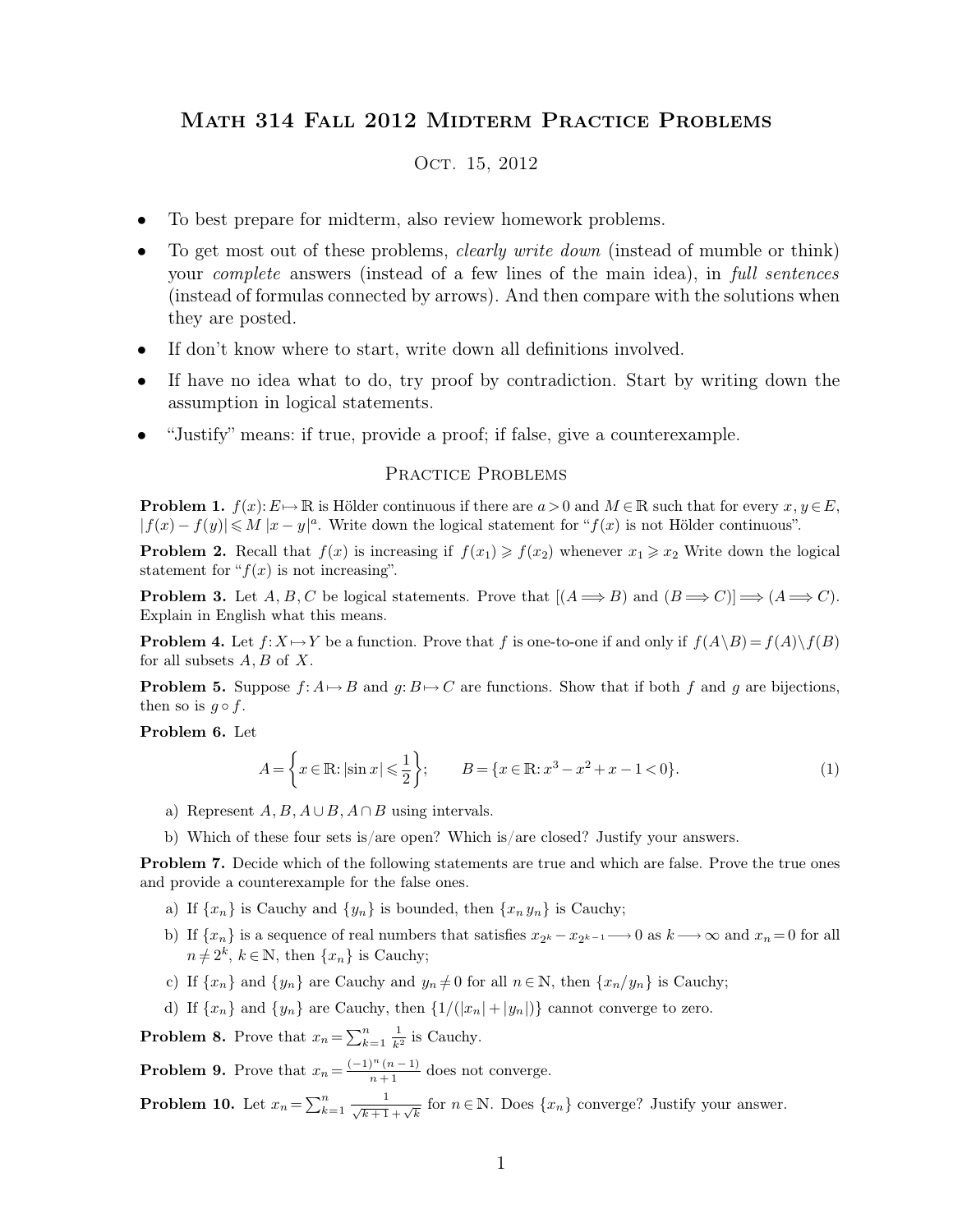**Problem 11.** Let  $w_n$  satisfy  $|w_n| \leq n^2$ . Determine whether the following sequences are converging or not. If converging find the limit.

$$
x_n = \sqrt{n^2 + 3n} - n - 3; \qquad y_n = \frac{e^n - 1}{3^n - 2^n}; \qquad z_n = \frac{w_n^2 + 4w_n + 5}{n^4 + 3n}.
$$
 (2)

You can use the fact that  $r^n \longrightarrow 0$  as  $n \longrightarrow \infty$  if  $|r| < 1$ .

**Problem 12.** Let  $x_0 = 7$  and define  $x_n$  iteratively through

$$
x_{n+1} = \frac{2x_n}{3} - 1.\tag{3}
$$

Does  $\lim_{n\to\infty}x_n$  exist? If it does, find the limit. Justify your answers.

**Problem 13.** Let  $\{x_n\}$  be a sequence of real numbers. Prove:

- a)  $\{x_n\}$  is unbounded if and only if there is a subsequence  $\{x_{n_k}\}$  satisfying  $|x_{n_k}| \to \infty$ .
- b)  $\{x_n\}$  is bounded if and only if  $\exists M \in \mathbb{R}$  such that  $\limsup_{n \to \infty} x_n \leq M$  and  $\liminf_{n \to \infty} x_n \geq -M$ .

**Problem 14.** Let A be a nonempty subset of R. Let  $B = 3$  A:  $= \{3 \cdot x : x \in A\}$ . Derive the relations between  $\sup B$ , inf B and  $\sup A$ , inf A. Justify your answers. Note that you may need to discuss different cases for  $c$  and for sup  $A$ .

**Problem 15.** Let  $x_n = (-1)^{3n} + \frac{1}{n^2}$  $\frac{1}{n^2}$  for  $n \in \mathbb{N} = \{1, 2, ...\}$ . Let  $A := \{x_n : n \in \mathbb{N}\} = \{x_1, x_2, ...\}$ .

- a) Find max  $A$ , sup  $A$ , min  $A$ , inf  $A$ . Justify your answers.
- b) Find limsup $_{n\to\infty}x_n$  and liminf $_{n\to\infty}x_n$ . Justify your answers.

**Problem 16.** Let  $f(x)$  be a continuous function and let  $c \in \mathbb{R}$ . Prove that the pre-image  $f^{-1}(c)$  is a closed set.

**Problem 17.** Find the limits of

$$
\lim_{x \to 3} \frac{x^2 - 5x + 6}{x^2 - 9}; \qquad \lim_{x \to 0} \frac{\sqrt{1 + x} - 1}{x}; \qquad \lim_{x \to \infty} \frac{x^3 + 5x + 6}{\sqrt{x^6 + 3x} - 7}.
$$
 (4)

Indicate clearly what property you are using at each step.

**Problem 18.** Find and prove the limit

$$
\lim_{x \to -\infty} \left( \sqrt{x^2 + 2x} + x \right). \tag{5}
$$

**Problem 19.** Let  $f(x): (0, 2) \mapsto \mathbb{R}$  be defined as

$$
f(x) = \begin{cases} \frac{x^2 - 1}{x^2 - 3x + 2} & x \neq 1 \\ c & x = 1 \end{cases}.
$$
 (6)

Find all  $c \in \mathbb{R}$  which makes  $f(x)$  continuous at  $x = 1$ . Justify your answer.

**Problem 20.** Let  $f: \mathbb{R} \to \mathbb{R}$  be a real function. Prove that  $f(x) \to 0$  if and only if  $|f(x)| \to 0$ . Is it true that  $f(x) \longrightarrow L \neq 0$  if and only if  $|f(x)| \longrightarrow |L|$ ? Justify your answer.

## Harder Problems

- Problems at this level may or may not appear in the midterm.
- The solutions for these problems may be a bit sketchy. You are discouraged to read the solution before having seriously worked on the problems.

**Problem 21.** Let  $A_n := (1, 1+\frac{3}{n^2}), B_n := [1, 1+\frac{3}{n^2}], C_n := [1, 1+\frac{3}{n^2}), D_n := (1, 1+\frac{3}{n^2})$  for every  $n \in \mathbb{N}$ .

a) Represent  $\cup_{n=1}^{\infty} A_n$ ,  $\cap_{n=1}^{\infty} A_n$ ,  $\cup_{n=1}^{\infty} B_n$ ,  $\cap_{n=1}^{\infty} B_n$   $\cup_{n=1}^{\infty} C_n$ ,  $\cap_{n=1}^{\infty} D_n$ ,  $\cap_{n=1}^{\infty} D_n$  using intervals.